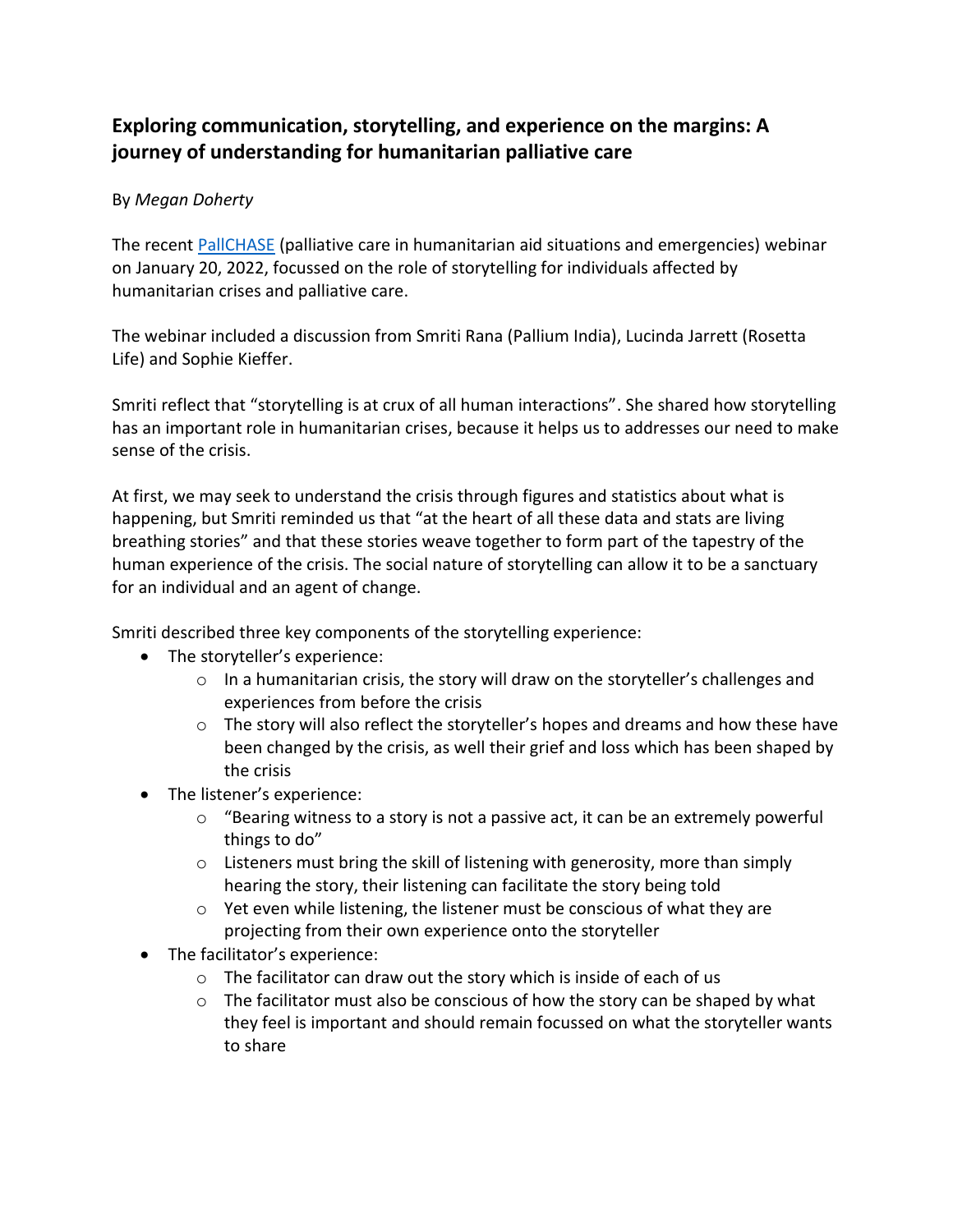Smriti shared that the way a person's story is received, held and reflect back can actually change the meaning of the story for that person. Storytelling can be an opportunity to change the narrative, allowing both storytellers and listeners to reflect on the story and what has it inspired them to think more deeply about.

We all have a tendency to want to "fix" things, and this extends to when we are listening to the stories of others. Particularly in a crisis, this can diminish the story for the storyteller and can do more harm than good.

Finally, Smriti challenged her listeners to go beyond just active listening and engage in "generous listening", suspending out internal thoughts and questions and simply receiving a story in its entirety.

Lucinda Jarrett shared her experiences with Dream a Difference which connects children in crisis situations from 11 countries around the world in shared creative projects. The children come from diverse crisis experiences, including living in refugee camps, those in foster care or in hospitals, and those whose schools have been destroyed by forest fires, as a few examples.

Through Dream a Difference children connect through shared moments of learning, recognizing that "the site of learning and healing is actually the playground". Lucinda shared her perspective that if you enable children to connect, understand, engage and create together, then healing occurs as the children play and connect together.

Lucinda reminded the audience that the world is becoming increasingly insular, and connecting across countries and experiences is so important. She emphasized the importance of peer-topeer learning, sharing the example of the "fish is my hero" poem written by an 8-year old boy in Uganda.

Fish, fish, fish You are great You are my hero

My grandmother sells fish My mother sells fish All to get money and pay my school fees

Fish, fish, fish You saved my uncle from death! He was poisoned but mummy sold fish The money saved my uncle!

Fish you are so great Fish you are my hero